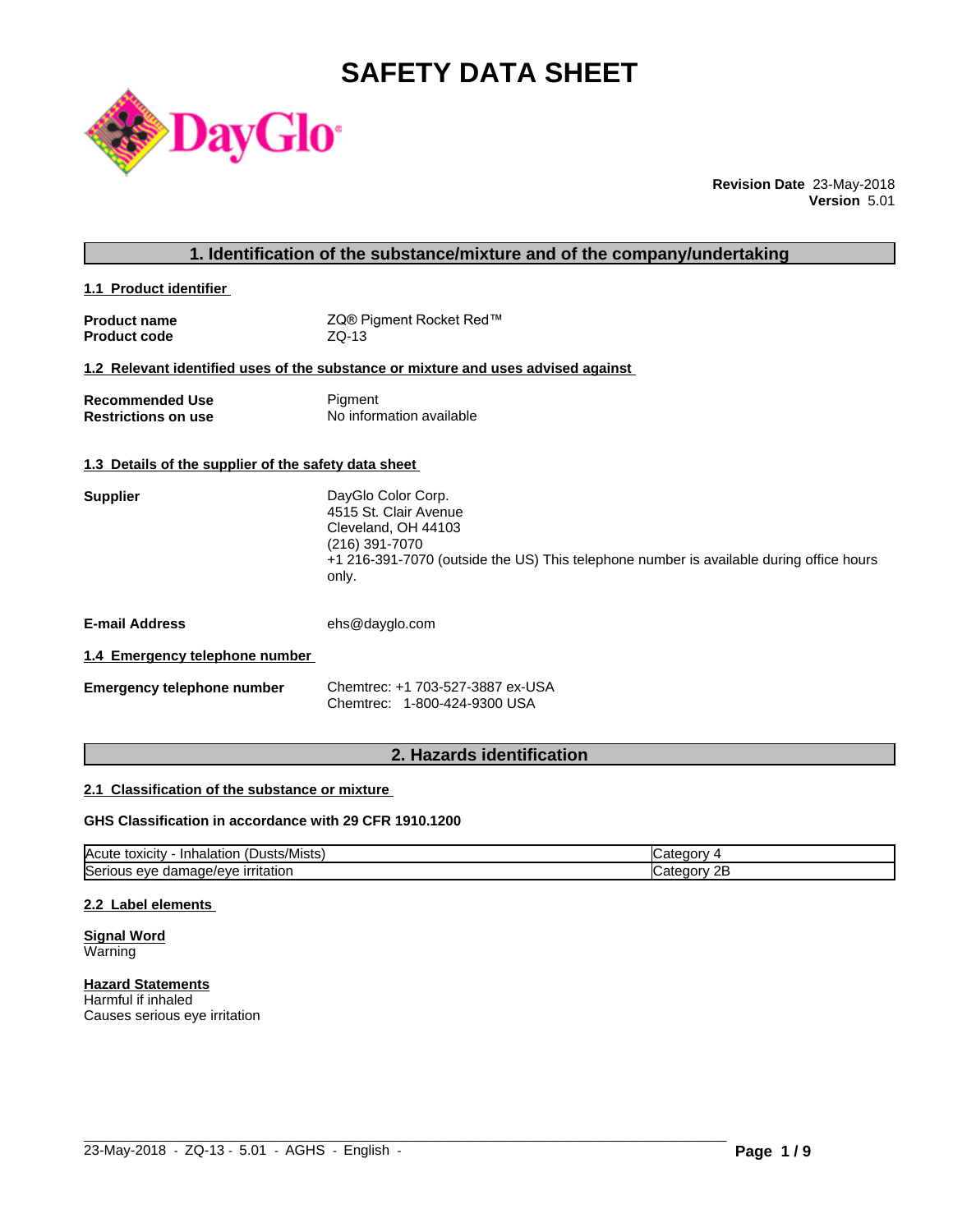

**Precautionary Statements - Prevention** Avoid breathing dust/fume/gas/mist/vapors/spray Use only outdoors or in a well-ventilated area Wash face, hands and any exposed skin thoroughly after handling Wear eye protection/ face protection

## **Precautionary Statements - Response**

IF IN EYES: Rinse cautiously with water for several minutes. Remove contact lenses, if present and easy to do. Continue rinsing If eye irritation persists: Get medical advice/attention IF INHALED: Remove person to fresh air and keep comfortable for breathing Call a POISON CENTER or doctor if you feel unwell

## **2.3. Other Hazards Hazards not otherwise classified (HNOC)**

Not Applicable

## **2.4 Other information**

Not Applicable

**Unknown Acute Toxicity**  $\langle 1\%$  of the mixture consists of ingredient(s) of unknown toxicity

## **3. Composition/Information on Ingredients**

#### **Substance Mixture**

| Chemical<br>∣ Name                                                                      | `S No.<br>CA.              | $\mathbf{a}$ |  |
|-----------------------------------------------------------------------------------------|----------------------------|--------------|--|
| <b>Dod 1.4</b><br>20010<br>n sa<br>ن.<br>Dasit<br>.                                     | 3068<br>$\sim$<br>99-<br>ີ |              |  |
| The exact perceptage (conceptration) of compecition has been withhold as a trade secret |                            |              |  |

The exact percentage (concentration) of composition has been withheld as a trade secret.

## **4. First aid measures**

## **4.1 Description of first-aid measures**

| <b>General advice</b>                                           | No information available.                                                                                                                                                                                               |  |
|-----------------------------------------------------------------|-------------------------------------------------------------------------------------------------------------------------------------------------------------------------------------------------------------------------|--|
| Eye contact                                                     | Immediately flush with plenty of water. After initial flushing, remove any contact lenses and<br>continue flushing for at least 15 minutes. Keep eye wide open while rinsing. If symptoms<br>persist, call a physician. |  |
| <b>Skin contact</b>                                             | Immediate medical attention is not required. Wash off with soap and water.                                                                                                                                              |  |
| <b>Inhalation</b>                                               | Immediate medical attention is not required. Move to fresh air.                                                                                                                                                         |  |
| <b>Ingestion</b>                                                | Do NOT induce vomiting. Drink plenty of water. Consult a physician.                                                                                                                                                     |  |
| 4.2 Most important symptoms and effects, both acute and delayed |                                                                                                                                                                                                                         |  |
| <b>Symptoms</b>                                                 | See Section 2.2, Label Elements and/or Section 11, Toxicological effects.                                                                                                                                               |  |

 $\_$  ,  $\_$  ,  $\_$  ,  $\_$  ,  $\_$  ,  $\_$  ,  $\_$  ,  $\_$  ,  $\_$  ,  $\_$  ,  $\_$  ,  $\_$  ,  $\_$  ,  $\_$  ,  $\_$  ,  $\_$  ,  $\_$  ,  $\_$  ,  $\_$  ,  $\_$  ,  $\_$  ,  $\_$  ,  $\_$  ,  $\_$  ,  $\_$  ,  $\_$  ,  $\_$  ,  $\_$  ,  $\_$  ,  $\_$  ,  $\_$  ,  $\_$  ,  $\_$  ,  $\_$  ,  $\_$  ,  $\_$  ,  $\_$  ,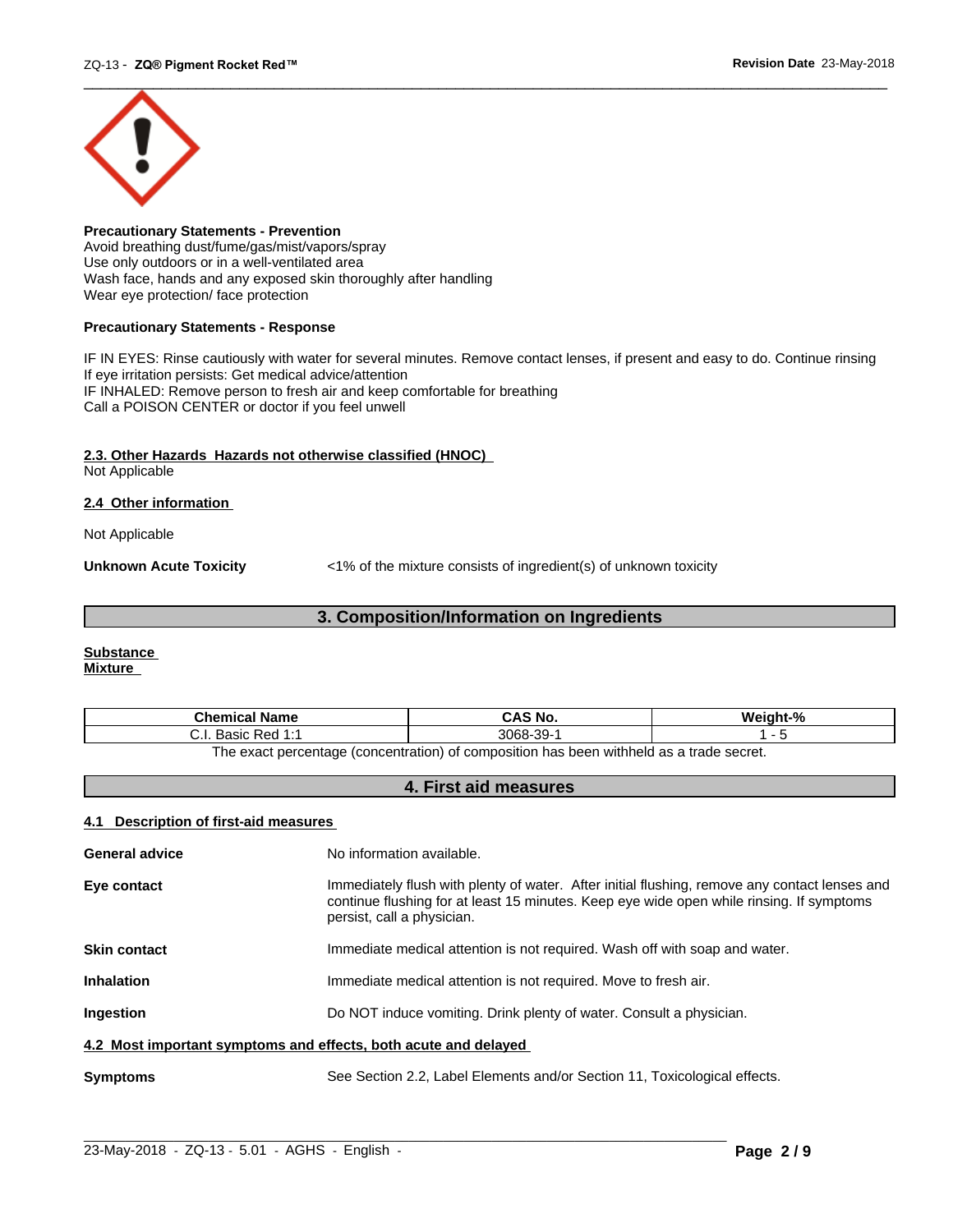## **4.3 Indication of any immediate medical attention and special treatment needed**

**Notes to physician** Treat symptomatically.

## **5. Fire-Fighting Measures**

 $\overline{\phantom{a}}$  ,  $\overline{\phantom{a}}$  ,  $\overline{\phantom{a}}$  ,  $\overline{\phantom{a}}$  ,  $\overline{\phantom{a}}$  ,  $\overline{\phantom{a}}$  ,  $\overline{\phantom{a}}$  ,  $\overline{\phantom{a}}$  ,  $\overline{\phantom{a}}$  ,  $\overline{\phantom{a}}$  ,  $\overline{\phantom{a}}$  ,  $\overline{\phantom{a}}$  ,  $\overline{\phantom{a}}$  ,  $\overline{\phantom{a}}$  ,  $\overline{\phantom{a}}$  ,  $\overline{\phantom{a}}$ 

#### **5.1 Extinguishing media**

#### **Suitable extinguishing media**

Use extinguishing measures that are appropriate to local circumstances and the surrounding environment.

**Unsuitable Extinguishing Media** None.

#### **5.2 Special hazards arising from the substance or mixture**

#### **Special Hazard**

None known based on information supplied.

**Hazardous Combustion Products** Carbon oxides. Nitrogen oxides (NOx).

#### **Explosion Data**

#### **Sensitivity to Mechanical Impact** None.

**Sensitivity to Static Discharge** Fine dust dispersed in air, in sufficient concentrations, and in the presence of an ignition source is a potential dust explosion hazard.

## **5.3 Advice for firefighters**

As in any fire, wear self-contained breathing apparatus pressure-demand, MSHA/NIOSH (approved or equivalent) and full protective gear.

## **6. Accidental Release Measures**

#### **6.1 Personal precautions, protective equipment and emergency procedures**

Ensure adequate ventilation, especially in confined areas. Use personal protective equipment.

#### **6.2 Environmental precautions**

Dust deposits should not be allowed to accumulate on surfaces as these may form an explosive mixture if they are released into the atmosphere in sufficient concentration. Avoid dispersal of dust in the air (i.e., cleaning dusty surfaces with compressed air). Nonsparking tools should be used. Prevent product from entering drains.

#### **6.3 Methods and materials for containment and cleaning up**

| <b>Methods for Containment</b> | Prevent dust cloud. Cover powder spill with plastic sheet or tarp to minimize spreading.                                                                                                                                                                                                                                                                                                |
|--------------------------------|-----------------------------------------------------------------------------------------------------------------------------------------------------------------------------------------------------------------------------------------------------------------------------------------------------------------------------------------------------------------------------------------|
| Methods for cleaning up        | Avoid dust formation. Take precautionary measures against static discharges. Do not dry<br>sweep dust. Wet dust with water before sweeping or use a vacuum to collect dust. Use<br>personal protective equipment. Take up mechanically and collect in suitable container for<br>disposal. Prevent product from entering drains. Keep in suitable and closed containers for<br>disposal. |

## **7. Handling and storage**

#### **7.1 Precautions for safe handling**

Advice on safe handling **Avoid dust formation. Take precautionary measures against static discharges. Fine dust** dispersed in air may ignite. Wear personal protective equipment.

 $\_$  ,  $\_$  ,  $\_$  ,  $\_$  ,  $\_$  ,  $\_$  ,  $\_$  ,  $\_$  ,  $\_$  ,  $\_$  ,  $\_$  ,  $\_$  ,  $\_$  ,  $\_$  ,  $\_$  ,  $\_$  ,  $\_$  ,  $\_$  ,  $\_$  ,  $\_$  ,  $\_$  ,  $\_$  ,  $\_$  ,  $\_$  ,  $\_$  ,  $\_$  ,  $\_$  ,  $\_$  ,  $\_$  ,  $\_$  ,  $\_$  ,  $\_$  ,  $\_$  ,  $\_$  ,  $\_$  ,  $\_$  ,  $\_$  ,

**Hygiene measures** Handle in accordance with good industrial hygiene and safety practice.

**7.2 Conditions for safe storage, including any incompatibilities**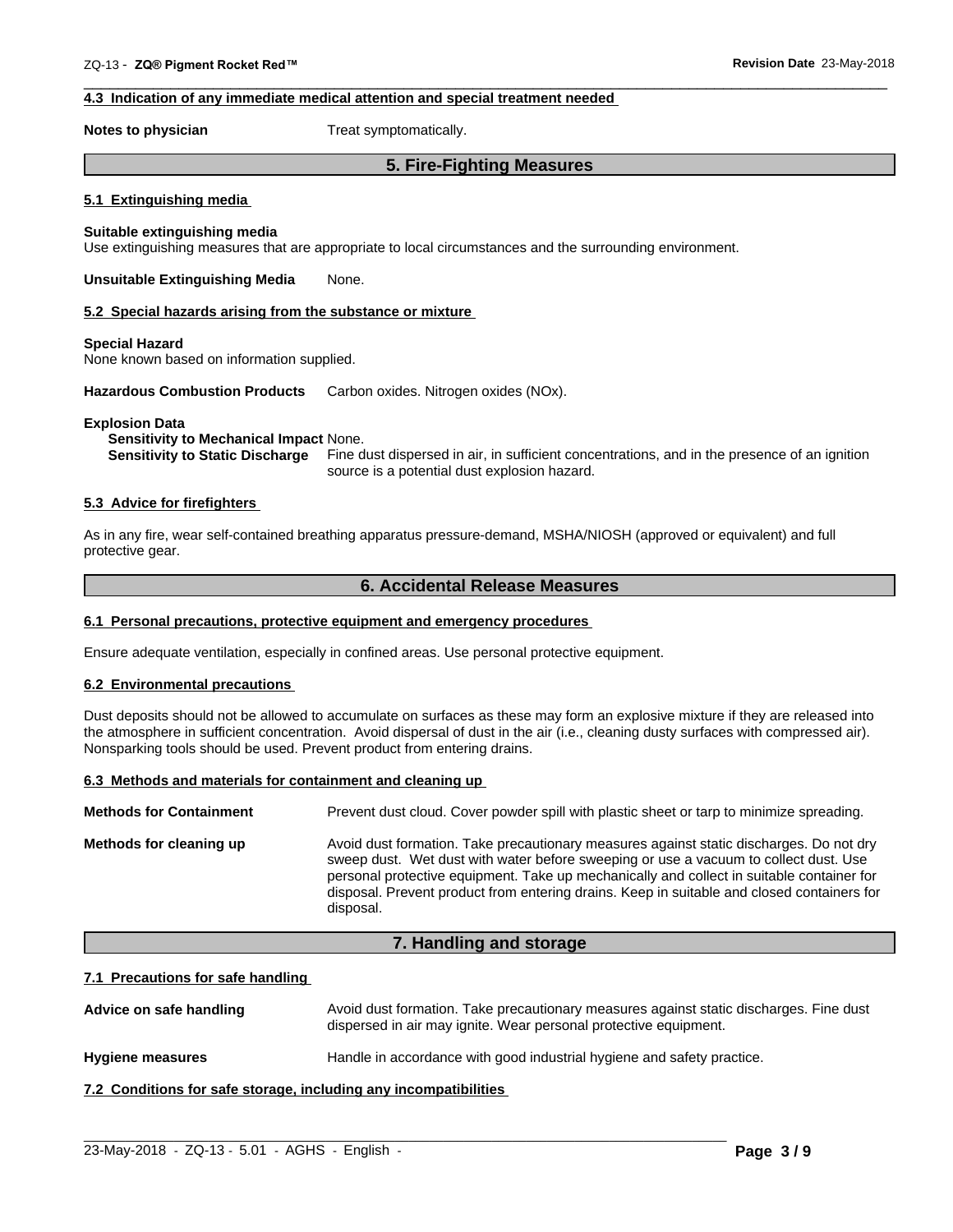| <b>Storage Conditions</b> | Keep tightly closed in a dry and cool place. |
|---------------------------|----------------------------------------------|
| <b>Materials to Avoid</b> | No materials to be especially mentioned.     |

## **8. Exposure controls/personal protection**

 $\overline{\phantom{a}}$  ,  $\overline{\phantom{a}}$  ,  $\overline{\phantom{a}}$  ,  $\overline{\phantom{a}}$  ,  $\overline{\phantom{a}}$  ,  $\overline{\phantom{a}}$  ,  $\overline{\phantom{a}}$  ,  $\overline{\phantom{a}}$  ,  $\overline{\phantom{a}}$  ,  $\overline{\phantom{a}}$  ,  $\overline{\phantom{a}}$  ,  $\overline{\phantom{a}}$  ,  $\overline{\phantom{a}}$  ,  $\overline{\phantom{a}}$  ,  $\overline{\phantom{a}}$  ,  $\overline{\phantom{a}}$ 

## **8.1 Exposure Guidelines**

## **8.2 Appropriate engineering controls**

**Engineering Measures** Showers Eyewash stations Ventilation systems.

## **8.3 Individual protection measures, such as personal protective equipment**

| <b>Eve/Face Protection</b>    | Safety glasses with side-shields.                                                                              |
|-------------------------------|----------------------------------------------------------------------------------------------------------------|
| Skin and body protection      | Wear chemical resistant footwear and clothing such as gloves, an apron or a whole body<br>suit as appropriate. |
| <b>Respiratory protection</b> | . NIOSH/MSHA approved respiratory protection should be worn if exposure is anticipated.                        |
| <b>Hygiene measures</b>       | See section 7 for more information                                                                             |

 $\_$  ,  $\_$  ,  $\_$  ,  $\_$  ,  $\_$  ,  $\_$  ,  $\_$  ,  $\_$  ,  $\_$  ,  $\_$  ,  $\_$  ,  $\_$  ,  $\_$  ,  $\_$  ,  $\_$  ,  $\_$  ,  $\_$  ,  $\_$  ,  $\_$  ,  $\_$  ,  $\_$  ,  $\_$  ,  $\_$  ,  $\_$  ,  $\_$  ,  $\_$  ,  $\_$  ,  $\_$  ,  $\_$  ,  $\_$  ,  $\_$  ,  $\_$  ,  $\_$  ,  $\_$  ,  $\_$  ,  $\_$  ,  $\_$  ,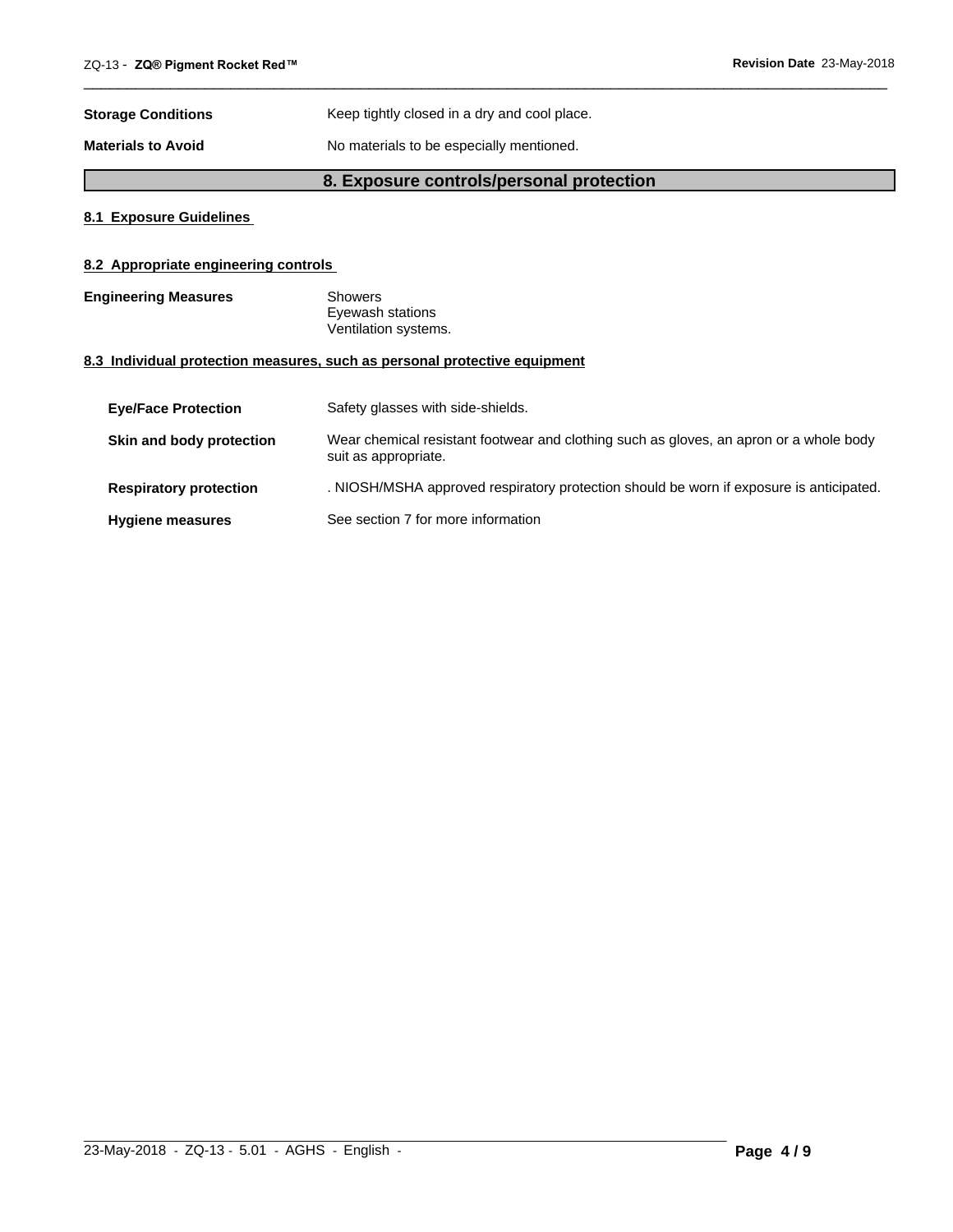## **9. Physical and chemical properties**

 $\overline{\phantom{a}}$  ,  $\overline{\phantom{a}}$  ,  $\overline{\phantom{a}}$  ,  $\overline{\phantom{a}}$  ,  $\overline{\phantom{a}}$  ,  $\overline{\phantom{a}}$  ,  $\overline{\phantom{a}}$  ,  $\overline{\phantom{a}}$  ,  $\overline{\phantom{a}}$  ,  $\overline{\phantom{a}}$  ,  $\overline{\phantom{a}}$  ,  $\overline{\phantom{a}}$  ,  $\overline{\phantom{a}}$  ,  $\overline{\phantom{a}}$  ,  $\overline{\phantom{a}}$  ,  $\overline{\phantom{a}}$ 

## **9.1 Information on basic physical and chemical properties**

| <b>Physical state</b>                             | Solid                                 |                                                      |                          |
|---------------------------------------------------|---------------------------------------|------------------------------------------------------|--------------------------|
| Appearance                                        | Powder                                | Color                                                | Red                      |
| Odor                                              | Mild                                  | <b>Odor Threshold</b>                                | No information available |
| <b>Property</b>                                   | Values                                | Remarks • Methods                                    |                          |
| pН                                                |                                       | No information available                             |                          |
| <b>Melting/freezing point</b>                     | 120 °C / 248 °F                       |                                                      |                          |
| <b>Boiling point/boiling range</b>                |                                       | No information available                             |                          |
| <b>Flash Point</b>                                |                                       | No information available                             |                          |
| <b>Evaporation rate</b>                           |                                       | No information available                             |                          |
| Flammability (solid, gas)                         |                                       | No information available                             |                          |
| <b>Flammability Limits in Air</b>                 |                                       |                                                      |                          |
| upper flammability limit                          |                                       | No information available                             |                          |
| lower flammability limit                          |                                       | No information available                             |                          |
| Vapor pressure                                    |                                       | No information available                             |                          |
| Vapor density                                     |                                       | No information available                             |                          |
| <b>Specific Gravity</b>                           | 1.2                                   |                                                      |                          |
| <b>Water solubility</b>                           | Insoluble in water                    |                                                      |                          |
| Solubility in other solvents                      |                                       | No information available                             |                          |
| <b>Partition coefficient</b>                      |                                       | No information available                             |                          |
| <b>Autoignition temperature</b>                   |                                       | No information available                             |                          |
| <b>Decomposition temperature</b>                  |                                       | No information available<br>No information available |                          |
| <b>Viscosity, kinematic</b><br>Viscosity, dynamic |                                       | No information available                             |                          |
|                                                   |                                       |                                                      |                          |
| <b>Explosive properties</b>                       | Fine dust dispersed in air may ignite |                                                      |                          |
| <b>Oxidizing Properties</b>                       |                                       | No information available                             |                          |
| 0.0. Other information                            |                                       |                                                      |                          |

#### **9.2 Other information Volatile organic compounds (VOC)** None **content**

## **10. Stability and Reactivity**

## **10.1 Reactivity**

No dangerous reaction known under conditions of normal use

## **10.2 Chemical stability**

Stable

## **10.3 Possibility of hazardous reactions**

None under normal processing.

## **10.4 Conditions to Avoid**

Dust formation. Take precautionary measures against static discharges.

## **10.5 Incompatible Materials**

None known based on information supplied.

## **10.6 Hazardous Decomposition Products**

None known based on information supplied.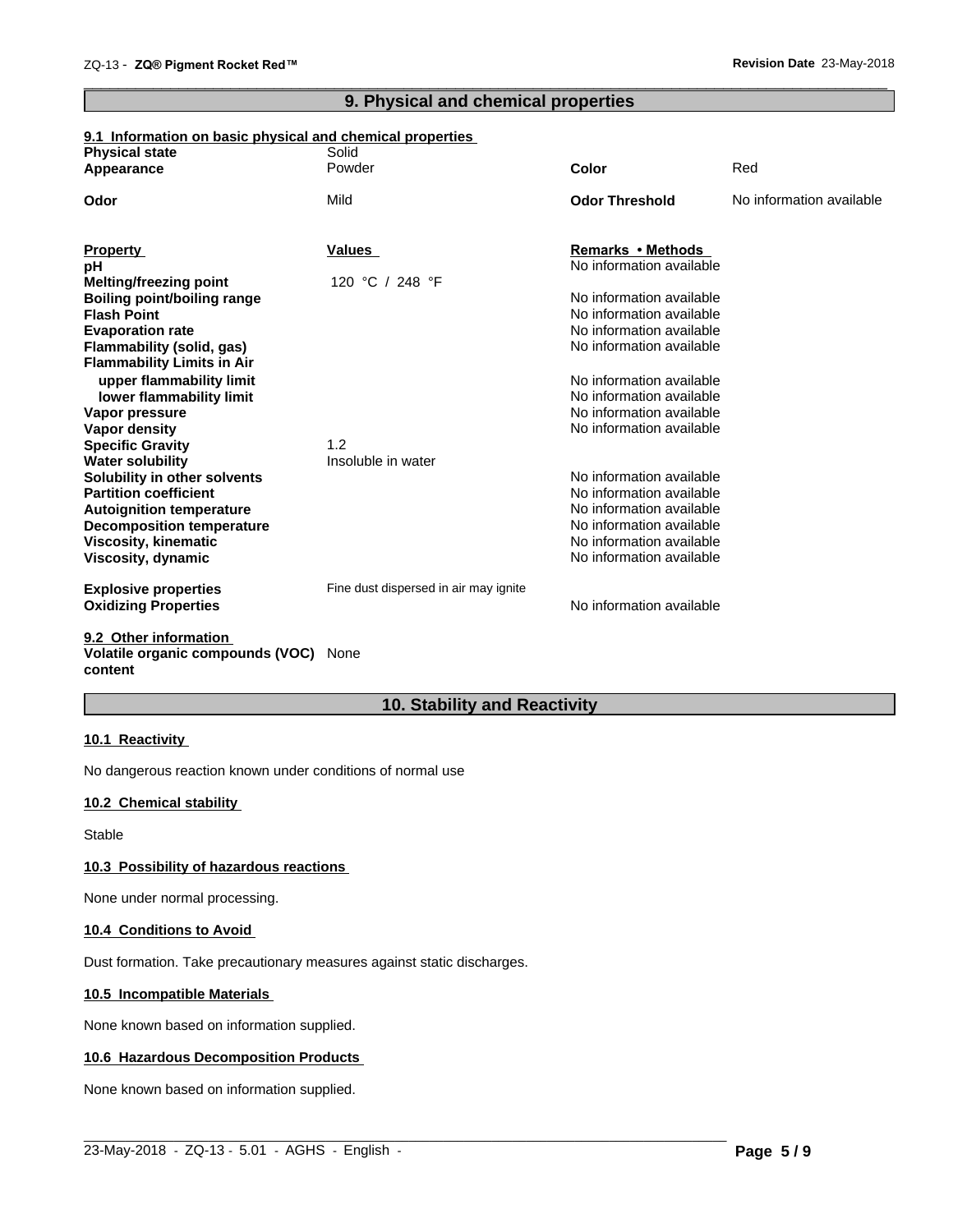## **11. Toxicological information**

 $\overline{\phantom{a}}$  ,  $\overline{\phantom{a}}$  ,  $\overline{\phantom{a}}$  ,  $\overline{\phantom{a}}$  ,  $\overline{\phantom{a}}$  ,  $\overline{\phantom{a}}$  ,  $\overline{\phantom{a}}$  ,  $\overline{\phantom{a}}$  ,  $\overline{\phantom{a}}$  ,  $\overline{\phantom{a}}$  ,  $\overline{\phantom{a}}$  ,  $\overline{\phantom{a}}$  ,  $\overline{\phantom{a}}$  ,  $\overline{\phantom{a}}$  ,  $\overline{\phantom{a}}$  ,  $\overline{\phantom{a}}$ 

## **11.1 Acute toxicity**

## **Numerical measures of toxicity: Product Information**

| D50         | ermal: |
|-------------|--------|
| Oral:       |        |
| 15.300      |        |
| mg/kg (rat) | റററ    |
| J           | (rat)  |
| $\sim$      | mg/kg  |

#### **The following values are calculated based on chapter 3.1 of the GHS document**

**Unknown Acute Toxicity** <1% of the mixture consists of ingredient(s) of unknown toxicity

**Oral LD50** 35,920.00 mg/kg<br> **LC50 (Dust/Mist)** 4.01 mg/l **LC50** (Dust/Mist)

## **Numerical measures of toxicity: Component Information**

| <b>Chemical Name</b>                       | LD50 Oral           | <b>LD50 Dermal</b>               | ∟C50 Inhalation          |
|--------------------------------------------|---------------------|----------------------------------|--------------------------|
| Basic<br>$\sim$<br><b>Dod 1.1</b><br>veu i | Rat<br>449<br>ma/kc | 2,500<br>(rat)<br>mg/kg (<br>. . | 0.05<br>ma/l<br>(4 hour) |
| 3068-39-                                   |                     |                                  |                          |

 $\_$  ,  $\_$  ,  $\_$  ,  $\_$  ,  $\_$  ,  $\_$  ,  $\_$  ,  $\_$  ,  $\_$  ,  $\_$  ,  $\_$  ,  $\_$  ,  $\_$  ,  $\_$  ,  $\_$  ,  $\_$  ,  $\_$  ,  $\_$  ,  $\_$  ,  $\_$  ,  $\_$  ,  $\_$  ,  $\_$  ,  $\_$  ,  $\_$  ,  $\_$  ,  $\_$  ,  $\_$  ,  $\_$  ,  $\_$  ,  $\_$  ,  $\_$  ,  $\_$  ,  $\_$  ,  $\_$  ,  $\_$  ,  $\_$  ,

## **11.2 Information on toxicologicaleffects**

### **Skin corrosion/irritation**

Product Information • May cause irritation Component Information

 $\overline{\cdot}$  No information available

## **Serious eye damage/eye irritation**

Product Information • Irritating to eyes Component Information • No information available

#### **Respiratory or skin sensitization**

Product Information • May be harmful if inhaled Component Information • No information available

## **Germ cell mutagenicity**

Product Information • No information available Component Information • No information available

## **Carcinogenicity**

Product Information • Contains no ingredient listed as a carcinogen Component Information • No information available

## **Reproductive toxicity**

Product Information • No information available Component Information • No information available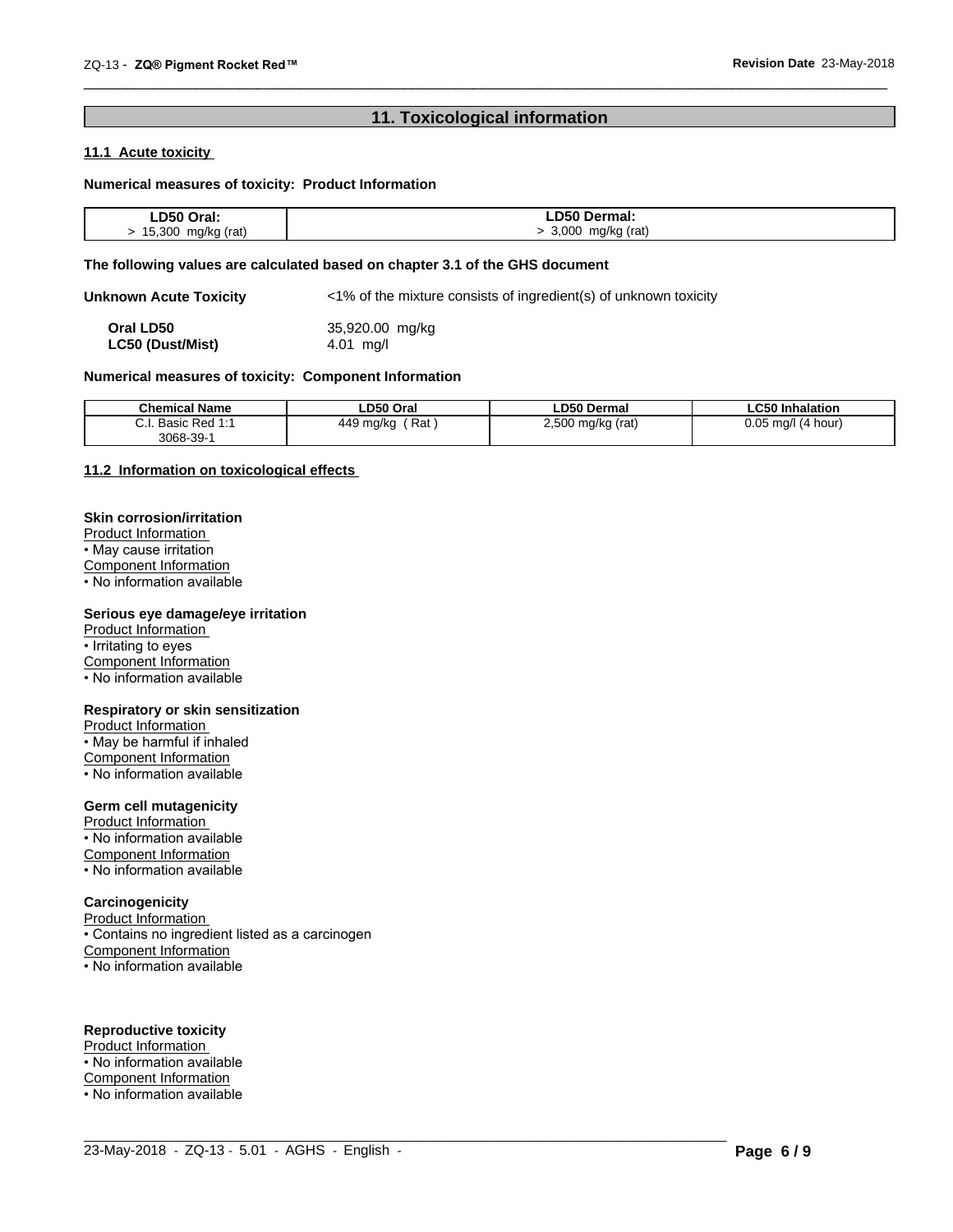#### **STOT - single exposure** No information available

## **STOT - repeated exposure**

• No known effect

#### **Other adverse effects**

Product Information • No information available Component Information • No information available

**Aspiration hazard** Product Information • No information available Component Information • No information available

## **12. Ecological information**

 $\overline{\phantom{a}}$  ,  $\overline{\phantom{a}}$  ,  $\overline{\phantom{a}}$  ,  $\overline{\phantom{a}}$  ,  $\overline{\phantom{a}}$  ,  $\overline{\phantom{a}}$  ,  $\overline{\phantom{a}}$  ,  $\overline{\phantom{a}}$  ,  $\overline{\phantom{a}}$  ,  $\overline{\phantom{a}}$  ,  $\overline{\phantom{a}}$  ,  $\overline{\phantom{a}}$  ,  $\overline{\phantom{a}}$  ,  $\overline{\phantom{a}}$  ,  $\overline{\phantom{a}}$  ,  $\overline{\phantom{a}}$ 

## **12.1 Toxicity**

**Ecotoxicity No information available** 

2.4 % of the mixture consists of components(s) of unknown hazards to the aquatic environment

## **Ecotoxicity effects**

## **12.2 Persistence and degradability**

No information available.

#### **12.3 Bioaccumulative potential**

Discharge into the environment must be avoided

#### **12.4 Mobility in soil**

No information available.

## **12.5 Other adverse effects**

No information available

## **13. Disposal Considerations**

## **13.1 Waste treatment methods**

Dispose of in accordance with federal, state, and local regulations.

## **14. Transport Information**

 $\_$  ,  $\_$  ,  $\_$  ,  $\_$  ,  $\_$  ,  $\_$  ,  $\_$  ,  $\_$  ,  $\_$  ,  $\_$  ,  $\_$  ,  $\_$  ,  $\_$  ,  $\_$  ,  $\_$  ,  $\_$  ,  $\_$  ,  $\_$  ,  $\_$  ,  $\_$  ,  $\_$  ,  $\_$  ,  $\_$  ,  $\_$  ,  $\_$  ,  $\_$  ,  $\_$  ,  $\_$  ,  $\_$  ,  $\_$  ,  $\_$  ,  $\_$  ,  $\_$  ,  $\_$  ,  $\_$  ,  $\_$  ,  $\_$  ,

| <u>DOT</u>  | Not regulated |
|-------------|---------------|
| <b>MEX</b>  | Not regulated |
| <b>IMDG</b> | Not regulated |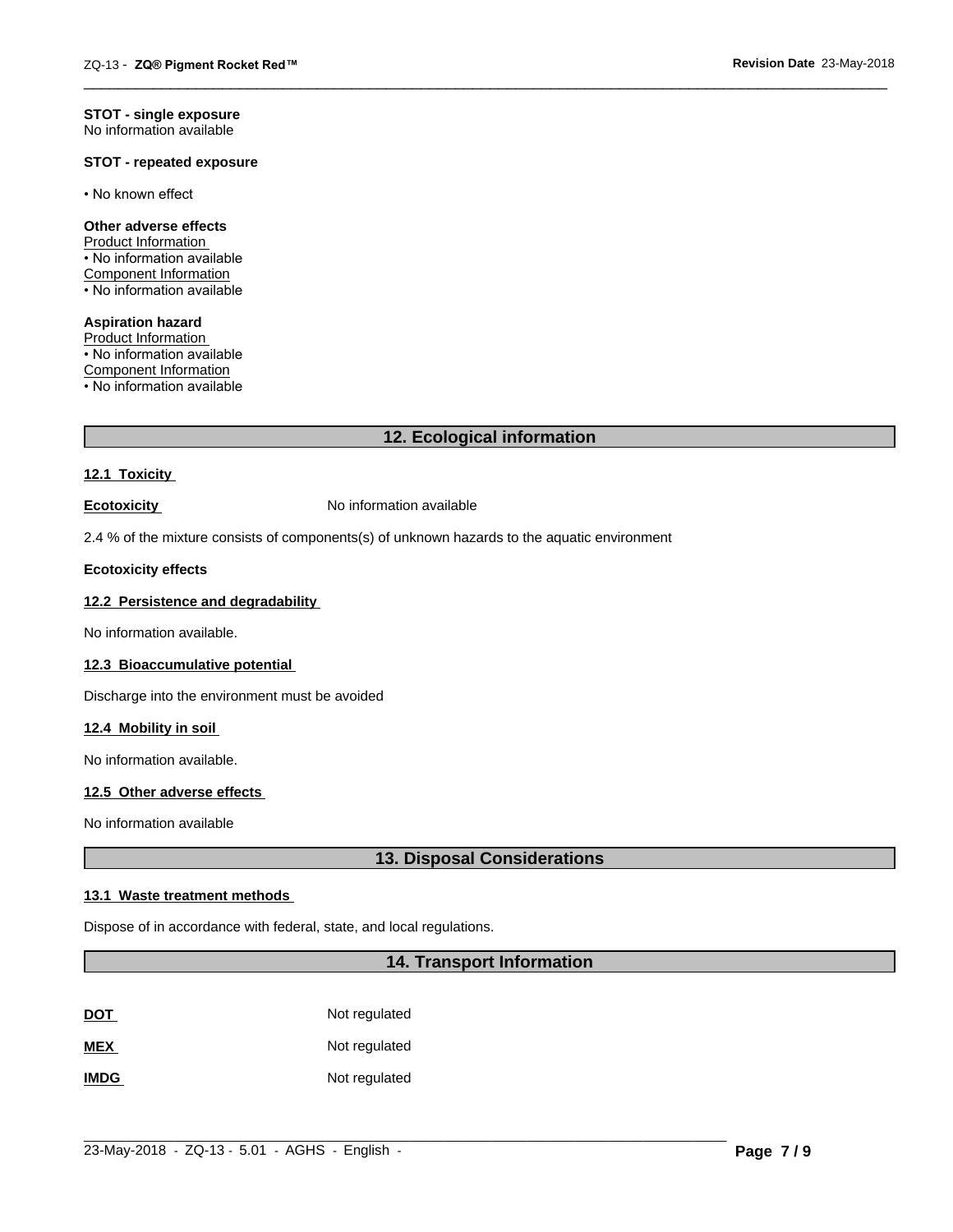#### $\overline{\phantom{a}}$  ,  $\overline{\phantom{a}}$  ,  $\overline{\phantom{a}}$  ,  $\overline{\phantom{a}}$  ,  $\overline{\phantom{a}}$  ,  $\overline{\phantom{a}}$  ,  $\overline{\phantom{a}}$  ,  $\overline{\phantom{a}}$  ,  $\overline{\phantom{a}}$  ,  $\overline{\phantom{a}}$  ,  $\overline{\phantom{a}}$  ,  $\overline{\phantom{a}}$  ,  $\overline{\phantom{a}}$  ,  $\overline{\phantom{a}}$  ,  $\overline{\phantom{a}}$  ,  $\overline{\phantom{a}}$ **IATA** Not regulated

## **15. Regulatory information**

#### **15.1 International Inventories**

| Complies                 |
|--------------------------|
| -                        |
| Complies                 |
|                          |
| Complies                 |
| $\overline{\phantom{0}}$ |
| $\overline{\phantom{0}}$ |
| Complies                 |
| $\overline{\phantom{0}}$ |
|                          |

 **TSCA** - United States Toxic Substances Control Act Section 8(b) Inventory

 **DSL** - Canadian Domestic Substances List

 **EINECS/ELINCS** - European Inventory of Existing Chemical Substances/European List of Notified Chemical Substances

 **PICCS** - Philippines Inventory of Chemicals and Chemical Substances

 **ENCS** - Japan Existing and New Chemical Substances

 **IECSC** - China Inventory of Existing Chemical Substances

 **KECL** - Korean Existing and Evaluated Chemical Substances

 **PICCS** - Philippines Inventory of Chemicals and Chemical Substances

 **AICS** - Australian Inventory of Chemical Substances

 **NZIoC** - New Zealand Inventory of Chemicals

## **15.2 U.S. Federal Regulations**

## **SARA 313**

Section 313 of Title III of the Superfund Amendments and Reauthorization Act of 1986 (SARA). This product contains a chemical or chemicals which are subject to the reporting requirements of the Act and Title 40 of the Code of Federal Regulations, Part 372:

| <b>Chemical Name</b>        | 313<br>Threshold Values<br>SARA<br>. .<br>% | Weight-%  |
|-----------------------------|---------------------------------------------|-----------|
| Resin<br>Compound)<br>(∠inc |                                             | 100<br>90 |
|                             |                                             |           |

#### **15.3 Pesticide Information**

Not applicable

## **15.4 U.S. State Regulations**

#### **California Proposition 65**

This product contains the following Proposition 65 chemicals:

| <b>Chemical Name</b><br>C.I. Basic Violet 10 - 81-88-9 |                        |                       | California Prop. 65<br>Carcinogen |                                           |  |
|--------------------------------------------------------|------------------------|-----------------------|-----------------------------------|-------------------------------------------|--|
|                                                        |                        |                       |                                   |                                           |  |
| 16. Other information                                  |                        |                       |                                   |                                           |  |
| <b>NFPA</b>                                            | <b>Health Hazard -</b> | Flammability -        | Instability -                     | <b>Physical and chemical</b><br>hazards - |  |
| <b>HMIS</b>                                            | <b>Health Hazard 2</b> | <b>Flammability 1</b> | <b>Physical Hazard 0</b>          | Personal protection X                     |  |

 $\_$  ,  $\_$  ,  $\_$  ,  $\_$  ,  $\_$  ,  $\_$  ,  $\_$  ,  $\_$  ,  $\_$  ,  $\_$  ,  $\_$  ,  $\_$  ,  $\_$  ,  $\_$  ,  $\_$  ,  $\_$  ,  $\_$  ,  $\_$  ,  $\_$  ,  $\_$  ,  $\_$  ,  $\_$  ,  $\_$  ,  $\_$  ,  $\_$  ,  $\_$  ,  $\_$  ,  $\_$  ,  $\_$  ,  $\_$  ,  $\_$  ,  $\_$  ,  $\_$  ,  $\_$  ,  $\_$  ,  $\_$  ,  $\_$  ,

*Ceiling* (C)

*DOT (Department of Transportation)*

*EPA (Environmental Protection Agency)*

*IARC (International Agency for Research on Cancer)*

*International Air Transport Association (IATA)*